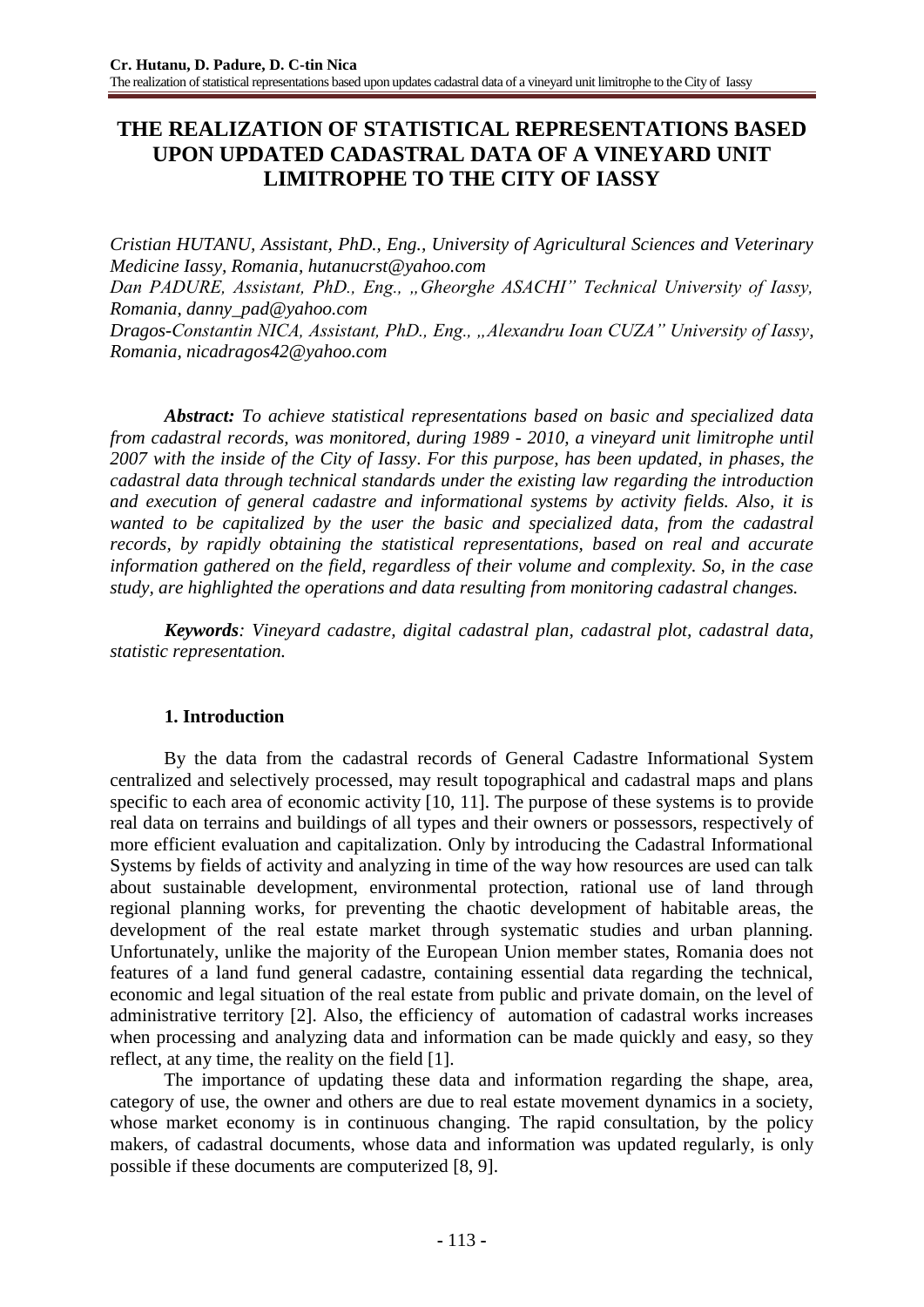#### **2. Method presentation**

The objective of studies consisted in monitoring the cadastral changes in the location of 111 ha of the former vineyard unit Copou Vineyard of Iassy, which became through privatization Vinifruct Copou Company of Iassy and, since 2007, has been included in the extended inside of the City of Iassy.

To achieve the targeted objective has proceeded, first, to achieve the thickening of the lifting geodetic network in order to ensure the number of points required for the detailed topographic and cadastral measurements of the vineyard unit territory [4]. Also, has aimed, based on measurements, the dynamic of changes in the structure of cadastral plots as size, area, category of use, from the 1989 - 2010 period, as a result of Law No. 18/1991, as amended [5].

Among the practical applications of Vineyard Informational System, which was based on the specific methodology of this informational subsystem of agricultural cadastre, we must emphasize some key aspects:

- use of digital cadastral plans and primary technical and qualitative databases stored on IT supports, at the level of cadastral parcel [3];

- management of information on the state of quality of viticultural heritage, operating under the technical requirements of the European Union [7];

- verify ownership of various properties and/or parts of real estates, with agricultural use, noble vineyards, in public or private domain of administrative territorial unit, in order to concession, lease and/or expropriation, as required by law;

- spatial analysis, tracking, visualization, descriptive data and other, in order to make the required documentations for the preparation of various real estate transactions;

- providing specific data necessary for vineyard cadastral evaluation, in order to determine the correct tax liabilities of the owners, required by the competent institutions [6].

To complete the objectives of the research project, monitoring was done between the years 1989 to 2010.

## **3. The situation of cadastral changes within a vineyard unit limitrophe to the City of Iassy - Case study**

The vineyards, belonging to Copou Vineyard of Iassy, were established in the 1968 - 1977 period, based upon an unitary project, on a surface area of a body of 111 ha , located on the Patrici Hill, in the North-West side of the outside of the City of Iassy. Basically, this plantation consisted of vine varieties for production of white wine and, in subsidiary, of red wines [6]. In order to harness the potential of the area from the vicinity of Iassy, has set up a vineyard unit to produce wines with designation of origin, specific to the vineyards of the eastern part and North-East of Romania.

In order to achieve graphical infrastructure of the future Vineyard Informational System it is studied the cartographic framing of the vineyard unit and implemented the location and cadastral determination plan [3]. Thus, resulted the structure by plots of the studied vineyard unit, and by centralizing data was obtained also the plots distribution by use category, being performed their analysis of the distribution by the size of surfaces and average slope of the cadastral plot, information useful in developing the future Informational System [6].

If initially, depending on the conditions of relief was designed and set up a vineyard unit, after the year 1990, the parcels situation, in terms of cadastre, began to change gradually. The causes were various, such as: the previous owners were put in possession according to the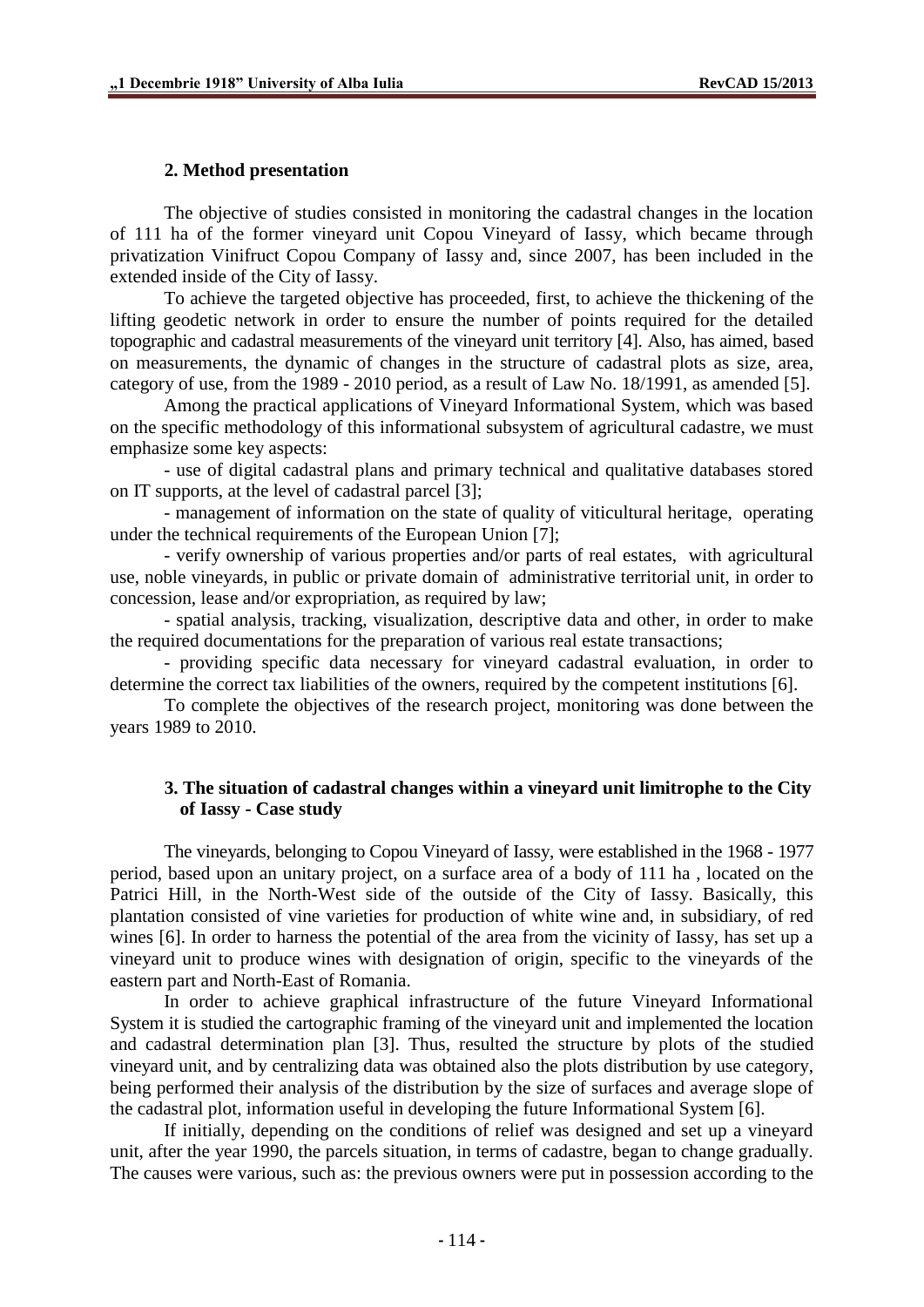Law No. 18/1991, the plots were dismembered, the plots were included in the inside of the city, the plots were subject of selling transactions through notary, for some plots was changed the category of use, the conditions imposed by Law No. 50/1991 of constructions.

Starting from the cadastral plan from 1989 was studied the evolution of cadastral situation to highlight, based on topographic measurements of 2004, the changes resulted by applying Law No. 18/1991, based on dismemberments registered until 2008 at Cadastre and Land Register Office of Iassy, the effect of including the vineyard unit in the buildable area of Iassy, respectively based on the cadastral data from 2010 of the General technical cadastre, the changes resulted from the application the Law No. 50/1991 of constructions [5].

Based on the three stages of updating cadastral data were obtained following statistical representations:

 $\triangleright$  The evolution of the occupancy percentage of agricultural and non-agricultural lands within the vineyard unit, depending on the area, presented in Table 1.

| ville varu ullit |                           |           |                 |           |                                     |      |         |           |  |  |  |
|------------------|---------------------------|-----------|-----------------|-----------|-------------------------------------|------|---------|-----------|--|--|--|
| Lands            | <b>Period 1989 – 2010</b> |           |                 |           |                                     |      |         |           |  |  |  |
|                  | 1989                      |           | 2004            |           | 2008                                |      | 2010    |           |  |  |  |
|                  | (ha)<br>А                 | (% )<br>A | A(ha)           | (% )<br>A | A(ha)                               | A(%) | A(ha)   | (% )<br>A |  |  |  |
| agricultural     | 98.7390                   | 88.9      | 97.9865         | 88.2      | 97.6734                             | 87.9 | 95.1097 | 85.6      |  |  |  |
| non-agricultural | 12.3194                   | 11.1      | 13.0719         | 11.8      | 13.3850                             | 12.1 | 15.9487 | 14.4      |  |  |  |
| <b>TOTAL</b>     | 111.0584                  |           | 100.0 1111.0584 |           | 100.0 111.0584 100.0 111.0584 100.0 |      |         |           |  |  |  |

Table 1. The changes occurring upon agricultural and non-agricultural lands within the vineyard unit

By graphical representation of the area occupied by agricultural and non-agricultural land from the vineyard unit, for each stage of updating the cadastral data, it is observed how after the inclusion of the study area in the inside of the City of Iassy, the area of agricultural land decreased by 2.4 % (2.6 ha) at the expense of non-agricultural land (Fig. 1).





 $\triangleright$  The evolution of the occupancy percentage of lands by categories and subcategories of use within the vineyard unit, depending on the area, presented in Table 2.

If in the first two stages the vine planting area decreased at the expense of perennial crops and of 10 new established roads, needed to ensure people's access to parcels for which property rights were recognized, based on Law No. 18/1991, after the inclusion of the vineyard unit in the inside of the City of Iassy, the area of vine plantations almost returned at the expense of perennial crops (Table 2 and Fig.2).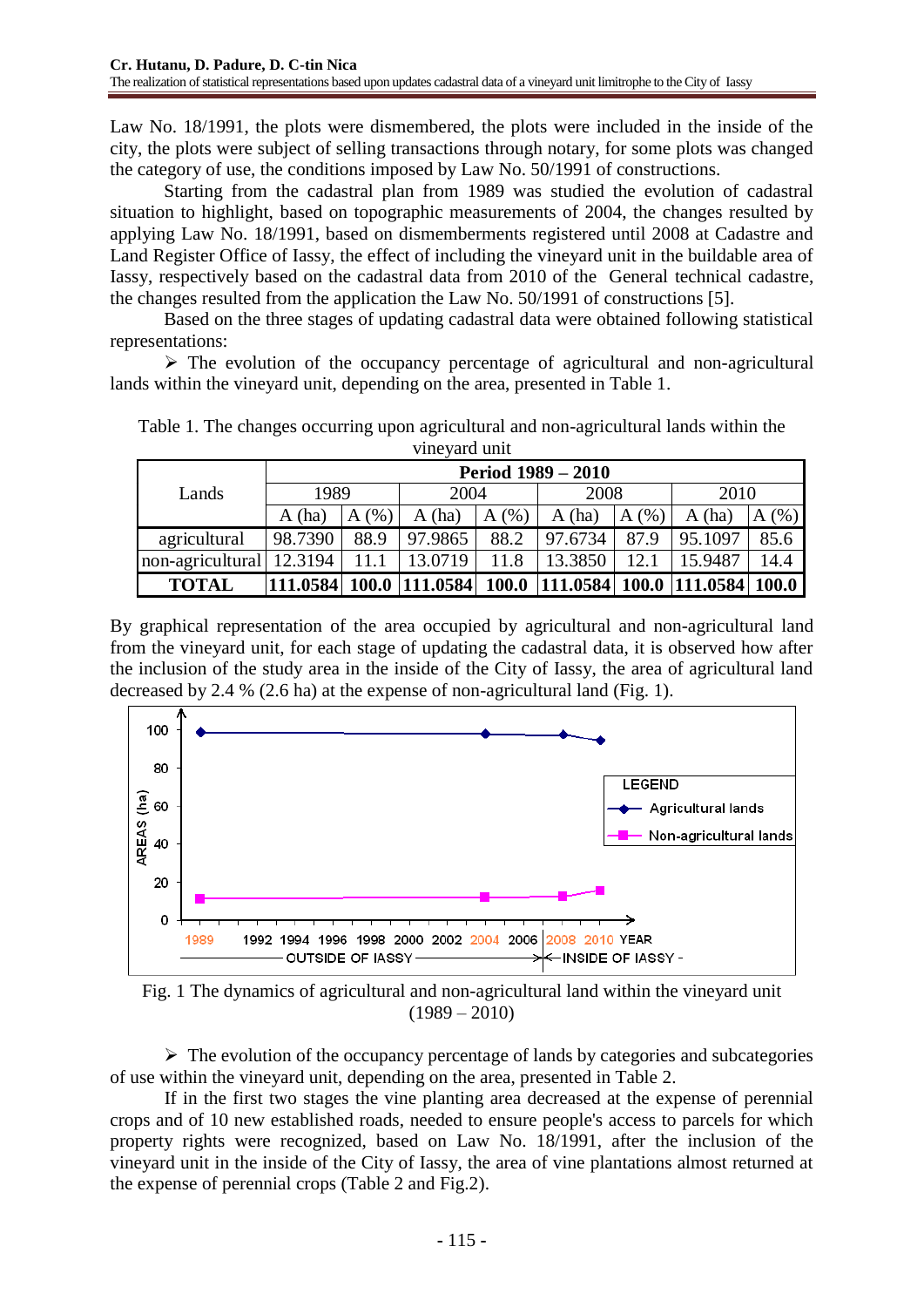| vineyard unit                                |                           |      |         |      |                                              |      |                |      |  |  |  |
|----------------------------------------------|---------------------------|------|---------|------|----------------------------------------------|------|----------------|------|--|--|--|
|                                              | <b>Period 1989 – 2010</b> |      |         |      |                                              |      |                |      |  |  |  |
| Use category and<br>subcategoria of the land | 1989                      |      | 2004    |      | 2008                                         |      | 2010           |      |  |  |  |
|                                              | A(ha)                     | A(%) | A(ha)   | A(%) | A(ha)                                        | A(%) | A(ha)          | A(%) |  |  |  |
| Arable $(A)$                                 | 6.0107                    | 5.4  | 10.0698 | 9.1  | 10.0698                                      | 9.1  | 4.5629         | 4.1  |  |  |  |
| Pasture (P)                                  | 0.6828                    | 0.6  | 0.6828  | 0.6  | 0.6828                                       | 0.6  | 0.7037         | 0.6  |  |  |  |
| $\text{Hay}(F)$                              | 2.9216                    | 2.6  | 2.9216  | 2.6  | 2.9216                                       | 2.6  | 2.1013         | 1.9  |  |  |  |
| Noble vine (VN)                              | 88.7598                   | 79.9 | 83.9482 | 75.6 | 83.6351                                      | 75.3 | 87.0417        | 78.4 |  |  |  |
| Orchard (L)                                  | 0.3641                    | 0.4  | 0.3641  | 0.4  | 0.3641                                       | 0.4  | 0.7001         | 0.6  |  |  |  |
| Forest (PD)                                  | 0.8941                    | 0.8  | 0.8941  | 0.8  | 0.8941                                       | 0.8  | 0.3237         | 0.3  |  |  |  |
| Waters (H)                                   | 0.2761                    | 0.2  | 0.2761  | 0.2  | 0.2761                                       | 0.2  | 0.2829         | 0.3  |  |  |  |
| Roads $(D)$                                  | 9.2241                    | 8.4  | 9.9766  | 9.0  | 10.2897                                      | 9.3  | 10.8191        | 9.8  |  |  |  |
| Yards constructions (CC)                     | 1.9251                    | 1.7  | 1.9251  | 1.7  | 1.9251                                       | 1.7  | 3.4716         | 3.1  |  |  |  |
| Green spaces (CP)                            |                           |      |         |      |                                              |      | 0.3524         | 0.3  |  |  |  |
| Unproductive land $(N)$                      |                           |      |         |      |                                              |      | 0.6990         | 0.6  |  |  |  |
| <b>TOTAL</b>                                 |                           |      |         |      | 111.0584 100.0 111.0584 100.0 111.0584 100.0 |      | 111.0584 100.0 |      |  |  |  |

Table 2. The changes occurred on land areas by categories and subcategories of use within the vineyard unit

However, after inclusion, in 2007, of the vineyard unit in the buildable area of the City of Iassy, the surface of the use category courts construction almost doubled, increasing by 1.6 ha, the first three years (Table 2 and Fig .2).

Because initially, when was realized the systematization plan for establishing the vineyard unit, the access paths and service roads had widths between 2.5 m and 4 m, one of the conditions imposed by Law No. 50/1991, updated in 2009, is to ensure in the construction areas access roads with a minimum width of 6 m. This is the main reason that has contributed to increase by another 5.2% (0.5 ha) of road surface (Table 2 and Fig. 2).



Fig. 2 The dynamics of cadastral plots areas by use category (1989 – 2010)

 $\triangleright$  The evolution of the number of cadastral plots within the vineyard unit, by use categories and subcategories of land, presented in Table 3.

By centralizing data in Table 3 can be distinguished that, in this period of 21 years, the plots number of two of the categories of use (VN and D) greatly increased by dismantling, since the study area was included in the extended inside of the City of Iassy.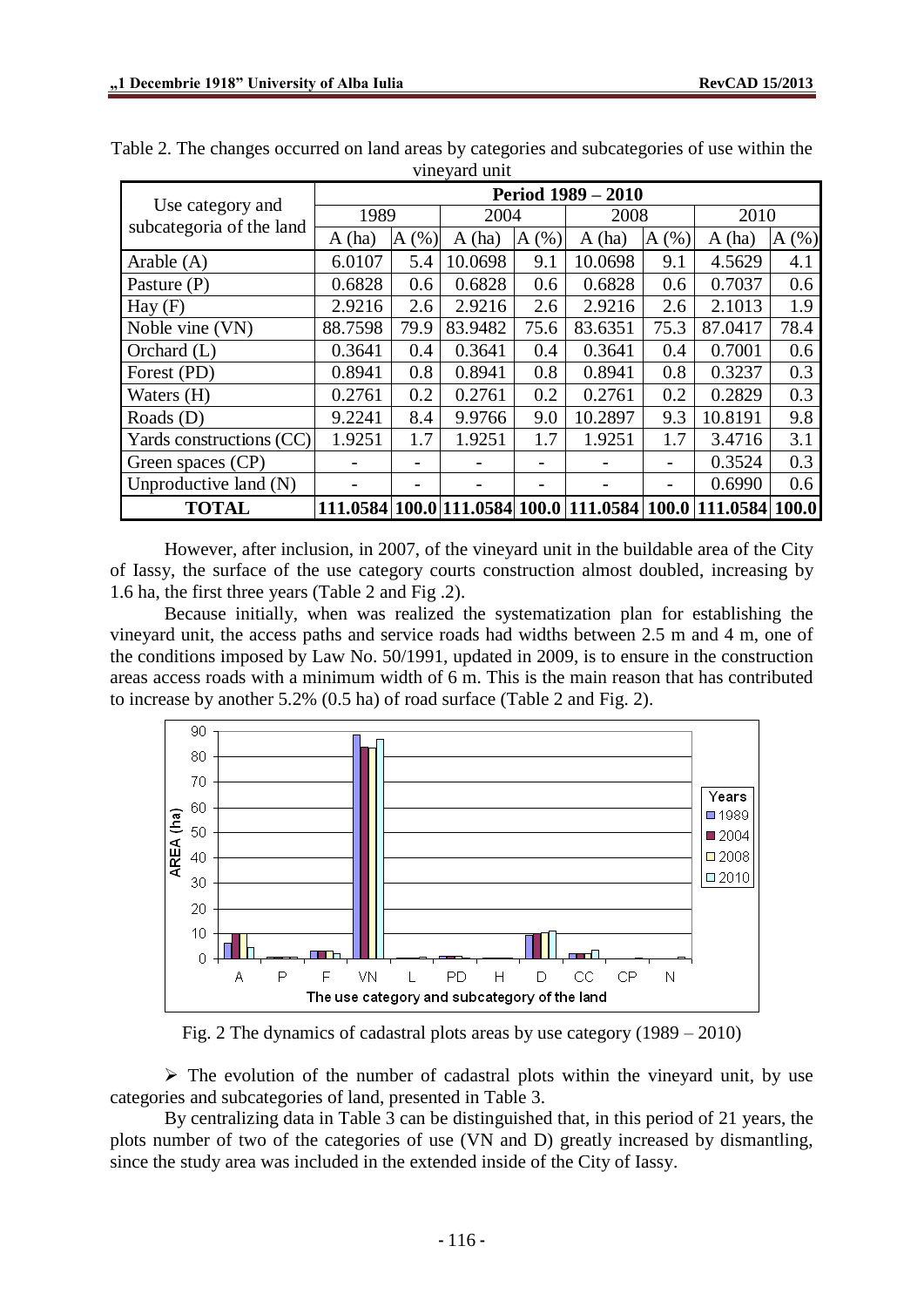| - - - - - 0  |                         |   |                |     |  |    |  |              |          |               |  |              |
|--------------|-------------------------|---|----------------|-----|--|----|--|--------------|----------|---------------|--|--------------|
| <b>Years</b> | Α                       | D | F              |     |  | PD |  |              | $\rm CC$ | $\mathrm{CP}$ |  | <b>TOTAL</b> |
| 1989         | 20                      |   | −              |     |  |    |  |              |          |               |  | 192          |
| 2004         | $\mathbf{\Omega}$<br>້⊥ | ັ | –              | റ7  |  |    |  | 26           |          |               |  | 272          |
| 2008         | ້⊥                      | ັ |                | 209 |  |    |  | $\bigcirc$ 1 |          |               |  | 389          |
| 2010         | 43                      |   | $\overline{4}$ | 323 |  |    |  | 219          | 33       |               |  | 660          |

Table 3. The changes of the number of cadastral plots of the vineyard unit, by categories and subcategories of use of land (1989 – 2010)

By the graphic representation of the total number of plots, obtained by dismemberment, for each step of updating the cadastral data is observed, as in the last stage, there is a more ascending trend, after inclusion of the vineyard unit in the buildable area of the City of Iassy (Fig. 3). This is because of the owner's interest to dismantle plots in land parcels between 300 - 1000 m and removing them from the agricultural circuit, these operations being required for obtaining building permits. So, in the last two years, these changes have resulted in removing from the agricultural circuit of 26 plots and tabulation of 27 new constructions [5, 7].



Fig. 3 The evolution of the number of cadastral plots within the vineyard unit (1989 – 2010)

 $\triangleright$  The evolution of ownership mode of cadastral plots within the vineyard unit, presented in Table 4 and Fig. 4.

If initially all cadastral parcels of the vineyard unit were state-owned, after 1990, the situation changed due to subsequently legal effects.. Thus, until 1990, the percentage of ownership of cadastral parcels, was 100% for legal entities, and after 2004 of 16% (18 ha) for legal persons and 84% (95 ha) for individuals [5].

|       |           | Plots in      |                | Persons  |       |                  | Ownership mode |                       | Ownership |  |
|-------|-----------|---------------|----------------|----------|-------|------------------|----------------|-----------------------|-----------|--|
| Years | ownership |               | Plots<br>total |          |       | Persons<br>total |                | mode total            |           |  |
|       |           | state private |                | physical | legal |                  |                | Exclusive Indivisible |           |  |
| 1989  | 192       | -             | 192            |          |       |                  | 192            |                       | 192       |  |
| 2004  | 70        | 202           | 272            | 66       |       | 67               | 145            | 127                   | 272       |  |
| 2008  | 70        | 319           | 389            | 73       |       | 77               | 202            | 169                   | 389       |  |
| 2010  | 71        | 589           | 660            | 103      |       | 108              | 419            | 241                   | 660       |  |

Table 4. The dynamics of ownership mode of cadastral plots within the vineyard unit

In 2008, in the legal entities category we have: the State Domains Agency, the Iassy City Council, the Vinifruct Copou Company of Iassy, holding 82 cadastral plots, from which 70 plots are state property. Subsequently, the number of legal entities increased by one unit as the Company Vinifruct Copou sells a cadastral plot obtained by dismantling the company VINI COM Iassy. However, in 2010 there were 58 individuals and five legal entities that owned exclusively 419 cadastral plots, respectively 45 individuals, who owned undivided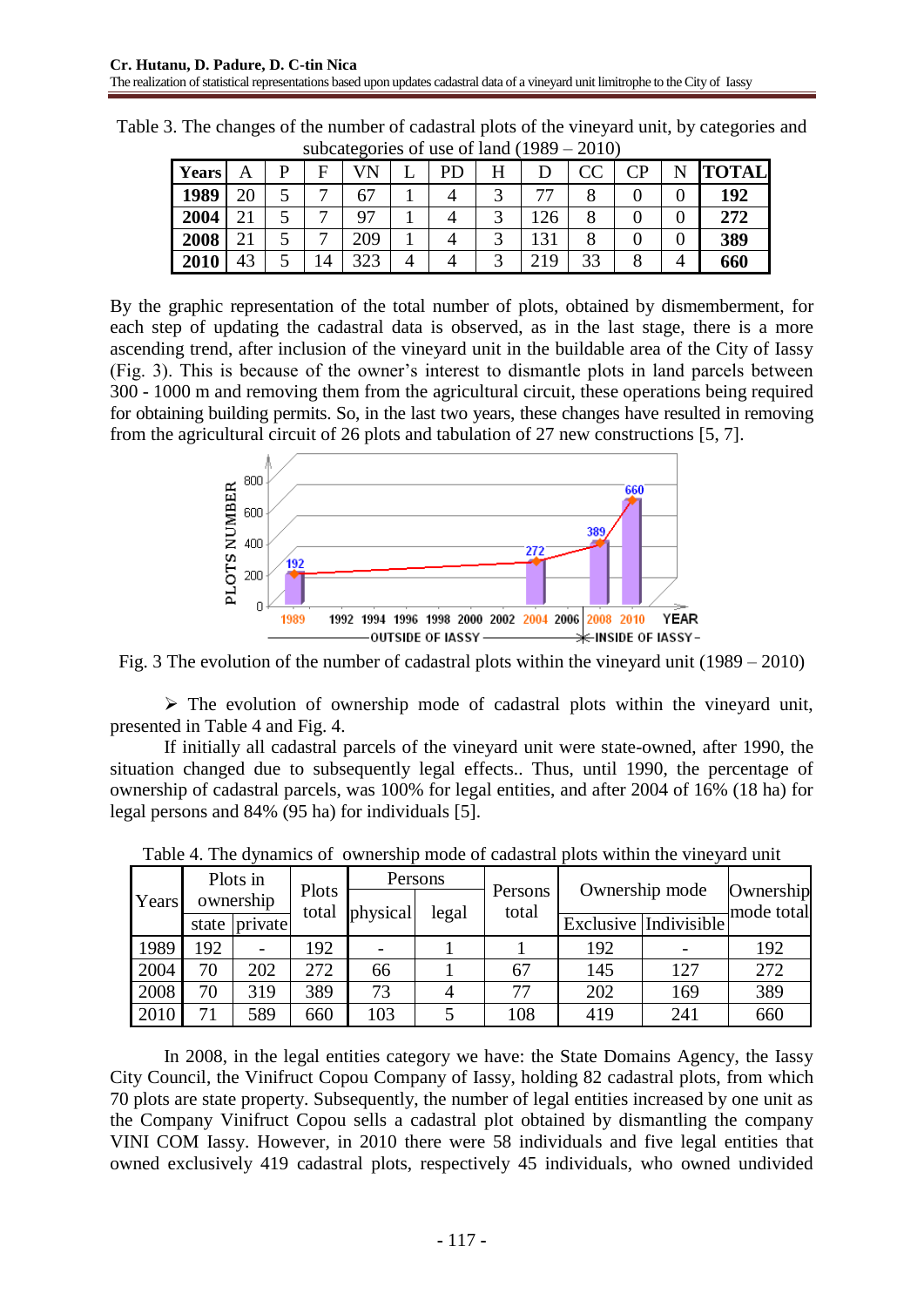241 cadastral plots (Table 4). This fact is illustrated also in the graphic representation, which indicates the way of owning the cadastral parcels reported to the four reference years (Fig. 4).



Fig. 4 The evolution of ownership mode of cadastral plots within the vineyard unit  $(1989 - 2010)$ 

 $\triangleright$  The distribution of agricultural and non-agricultural lands within the vineyard unit, by the category of slope, presented in Table 5 and Fig. 5.

Based on the topographic measurements from the year 2004, the agricultural and non-agricultural area of 7.74 ha (7.0%) it is situated in the relatively flat relief zone, with slopes between  $0 - 5\%$ , the area of 42.45 ha (38.2%) in the low hilly relief zone, with slopes between 5.1 -10% and the area of 60.87 ha (54.8%) in the moderately hilly relief zone, with slopes between 10.1 - 25% (Table 5).

| Lands            |             | Slope category of land (%) | Agricultural and |      |               |      |                           |       |  |
|------------------|-------------|----------------------------|------------------|------|---------------|------|---------------------------|-------|--|
|                  | $0.0 - 5.0$ |                            | $5.1 - 10.0$     |      | $10.1 - 25.0$ |      | non-agricultural<br>total |       |  |
|                  | (ha)<br>A   | (%<br>Α                    | (ha)<br>Α        | A(%) | (ha)<br>A     | A(%) | (ha)<br>A                 | A(%)  |  |
| agricultural     | 7.35        | 6.6                        | 35.46            | 31.9 | 55.18         | 49.7 | 97.99                     | 88.2  |  |
| non-agricultural | 0.39        | 0.4                        | 6.99             | 6.3  | 5.69          | 5.1  | 13.07                     | 11.8  |  |
| <b>Total</b>     | 7.74        | 7.0                        | 42.45            | 38.2 | 60.87         | 54.8 | 111.06                    | 100.0 |  |

Table 5. The distribution of agricultural and non-agricultural lands within the vineyard unit, by the category of slope

It was adopted, as an anti-erosion measure, at the establishment of the vineyard plantations on moderately hilly land, the plantation of the vine rows parallel to the general direction of the level curves, for applying the plantation maintenance works in the same direction.

Also for resolving various issues, by loading the graphical and textual database on the platform of specialized software, can be achieved the display in different color-coded of the studied areas. If is chosen the association of a color for each category of slope of the land will result the Slopes cartogram [7]. Moreover, in case of queries, one of the parameters must be the time, being important the feature of the plots at some point in time.

Also, from the graphic representation can be observed that the biggest percentage (49.7%) it belongs to the agricultural areas (55.18 ha) situated on moderately hilly terrains, respectively 6.3% the non-agricultural areas (6.99 ha) situated on low hilly terrains (Table 5 and Fig. 5).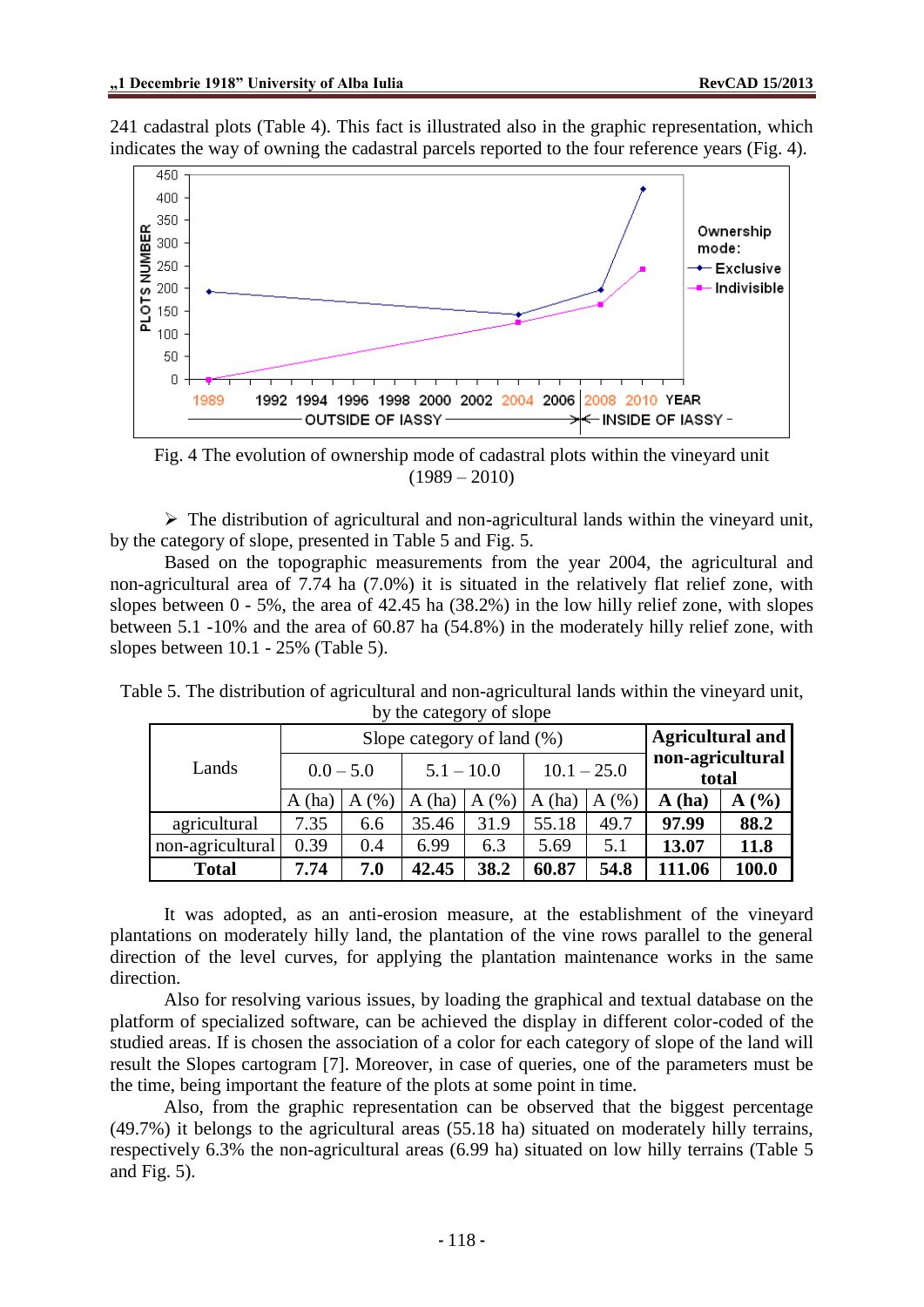

Fig. 5 The distribution of agricultural and non-agricultural lands within the vineyard unit, by the category of slope

 $\triangleright$  The distribution of agricultural and non-agricultural lands within the vineyard unit, by the exhibition towards sunlight, presented in Table 6 and Fig. 6.

The agricultural and non-agricultural lands (Table 6) with shadowed exhibition have North-Northeastern orientation, with semi-shadowed exhibition have East-Northwestern orientation, with sunny exhibition have South-Southwestern orientation and with semi-sunny exhibition have West- Southeastern orientation [6].

| Table 6. The distribution of agricultural and non-agricultural lands within the vineyard unit, |                                    |  |  |
|------------------------------------------------------------------------------------------------|------------------------------------|--|--|
|                                                                                                | by the exhibition towards sunlight |  |  |

| Lands            | Name of exhibition towards sunlight |      |               |           |       |                   |            |          |                                    | <b>Total</b> |  |  |
|------------------|-------------------------------------|------|---------------|-----------|-------|-------------------|------------|----------|------------------------------------|--------------|--|--|
|                  | shadowed                            |      | half-shadowed |           | sunny |                   | half-sunny |          |                                    |              |  |  |
|                  | A(ha)   A                           | (%)  | (ha)<br>A     | (% )<br>A | A     | $(ha)$ $A$ $(\%)$ | A(ha)      | A $(% )$ | $\mathbf{A}$ (ha) $\mathbf{A}$ (%) |              |  |  |
| agricultural     | 7.32                                | 6.6  | 0.15          | 0.1       | 54.88 | 49.4              | 35.64      | 32.1     | 97.99                              | 88.2         |  |  |
| non-agricultural | 7.57                                | 6.8  | 0.17          | 0.2       | 3.89  | 3.5               | .44        |          | 13.07                              | 11.8         |  |  |
| <b>Total</b>     | 14.89                               | 13.4 | 0.32          | 0.3       | 58.77 | 52.9              | 37.08      | 33.4     |                                    | .06 100.0    |  |  |

From the graphic representation can be observed that the biggest percentage (49.4%) it belongs to the agricultural areas (54.88 ha) situated on sunny exhibition terrains, respectively 6.8% the non-agricultural areas (7.57 ha) situated on shadowed exhibition terrains (Table 6 and Fig. 6).





Both categories of terrains have the lowest percentage in the case of areas situated on lands with semi-shadowed exhibition (table 6 and Fig. 6).

Only through evidence based on cadastral data from continuously updated information is possible to obtain the Cadastral Informational Systems for clear and accurate statistical representations.